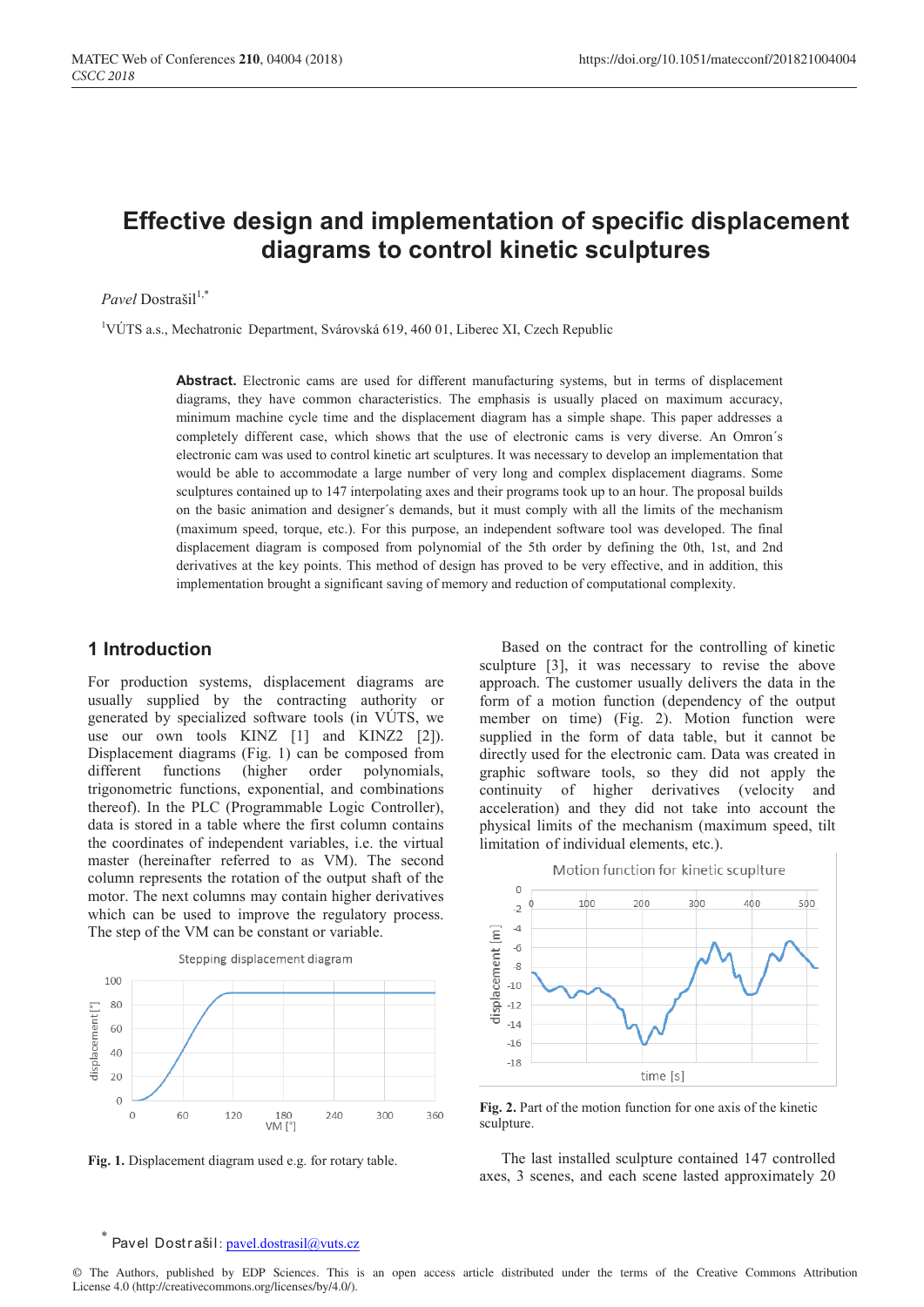minutes. This is a large amount of data that needs to be checked and implemented in the PLC control program.

If we want to use the same approach we used for the production systems, the implementation of the PLC management program would be difficult because we would have to work with a huge amount of data. The biggest problem would be the extreme time requirement for checking and correcting data from the customer. For these reasons, a specialized software tool for data preparation for kinetic sculptures was created. A displacement diagram from the customer serves as an input and is interpreted as a sample curve. The tool enables the creation of a new displacement diagram that is composed of several polynomials. The tool implements a number of procedures to manually or automatically create a new displacement diagram, which is the most similar to the pattern curve. Before using a new displace diagram for a specific mechanism, a number of checks are required. Some constraints are simple, such as adherence to displacement diagram limits and its derivations. However, some mechanisms require more complicated collision control algorithms. These checks will usually not pass, and minor interventions must be made in the shape of the displacement. For these corrections, polynomial implementation is very convenient. The shape of the curve can be intuitively modified using the  $0^{\text{th}}$ ,  $1^{\text{st}}$  and  $2^{\text{nd}}$ derivative values at the boundary points of the individual polynomials. In detail, the issue of a displacement diagram design is discussed in the next chapter.

The output is no longer a data table, but the parameters of the individual polynomials. The first version of the software tool cooperated with Yaskawa PLC and wrote coefficients of polynomials directly to the PLC memory via Modbus protocol. Current projects are built on the Omron platform, which allows us to read data files from an SD card. The software tool uses a more general approach using binary data files. The method of data transmission and basic description of the PLC control system is outlined in Chapter 3.

The first kinetic sculptures included less controlled axes. Our first attempts were based on the use of the on commonly available software tools. The first kinetic sculpture was solved by the composition of the harmonic function and the polynomial [4]. MS Excel was used for the solution. The solution was built on a specific case and other adjustments according to the current customer requirements were difficult. We also tested using the freely available GeoGebra tool [5]. This solution was not practically used because it had similar drawbacks as the previous approach. After realizing the first sculpture, we received orders for other significantly more complex mechanisms. Implementation of its own general software tool was a logical process.

## **2 Creating a displacement diagram**

The displacement diagrams of the kinetic sculptures are subject to different requirements in comparison to production machines. Maximum accuracy is not critical. Important is the ability to quickly design and easy modifiability. It is often the case that the last modification is made to the customer on a completely finished product. It must be possible to immediately adjust the displacement diagram and check whether the mechanical limits are exceeded or there is no collision.

These are the main reasons why we stopped using the other software tools for designing displacement diagrams and developed a specialized tool for kinetic sculptures. The first versions of these tools did not support any of the automatic features described in this chapter. They were always determined for one particular application built on the Yaskawa platform with which they communicated directly through the Modbus protocol. [6] The currently-used tool exports binary data files for PLC on Omron. The tool is much more general and only new control functions are added for specific applications (for example, control of collisions that are specific for the design).

#### **2.1 Division on polynomials**

Working with the original customer data table quickly proved to be ineffective. Even minor adjustments were very difficult. The table occupied a large amount of PLC memory. Sometimes they contained discontinuities and could not be used directly. The software tool will only load the data table from the customer, performs the filter to a reasonable number of values and uses it only as a pattern curve. We divided the displacement diagram into a shorter section, which we replaced with a selected function. We chose a  $5<sup>th</sup>$  degree polynomial, because it can easily be defined by the boundary conditions  $0<sup>th</sup>$ ,  $1<sup>st</sup>$ and 2<sup>nd</sup> derivatives. Neighboring polynomials always share their boundary conditions, which ensures the continuity of the resulting displacement diagram to the second derivative. The function is determined by a conventional notation [7].

$$
y = c_5 x^5 + c_4 x^4 + c_3 x^3 + c_2 x^2 + c_1 x + c_0 \tag{1}
$$

For implementation in the control system, notation is used according to Horner scheme.

$$
y = ((( (c_5x + c_4)x + c_3)x + c_2)x + c_1)x + c_0
$$
 (2)

This implementation guarantees the most effective method of calculation. It used only 5 additions and 5 multiplications. The calculation of individual coefficients is more complex as described in equations 3 to 7. The calculation of coefficients takes place only when designing in the PC and the control program in the PLC does not matter.

$$
c_0 = y(0) \tag{3}
$$

$$
c_1 = y(0)'
$$
 (4)

$$
c_2 = \frac{y(0)''}{2} \tag{5}
$$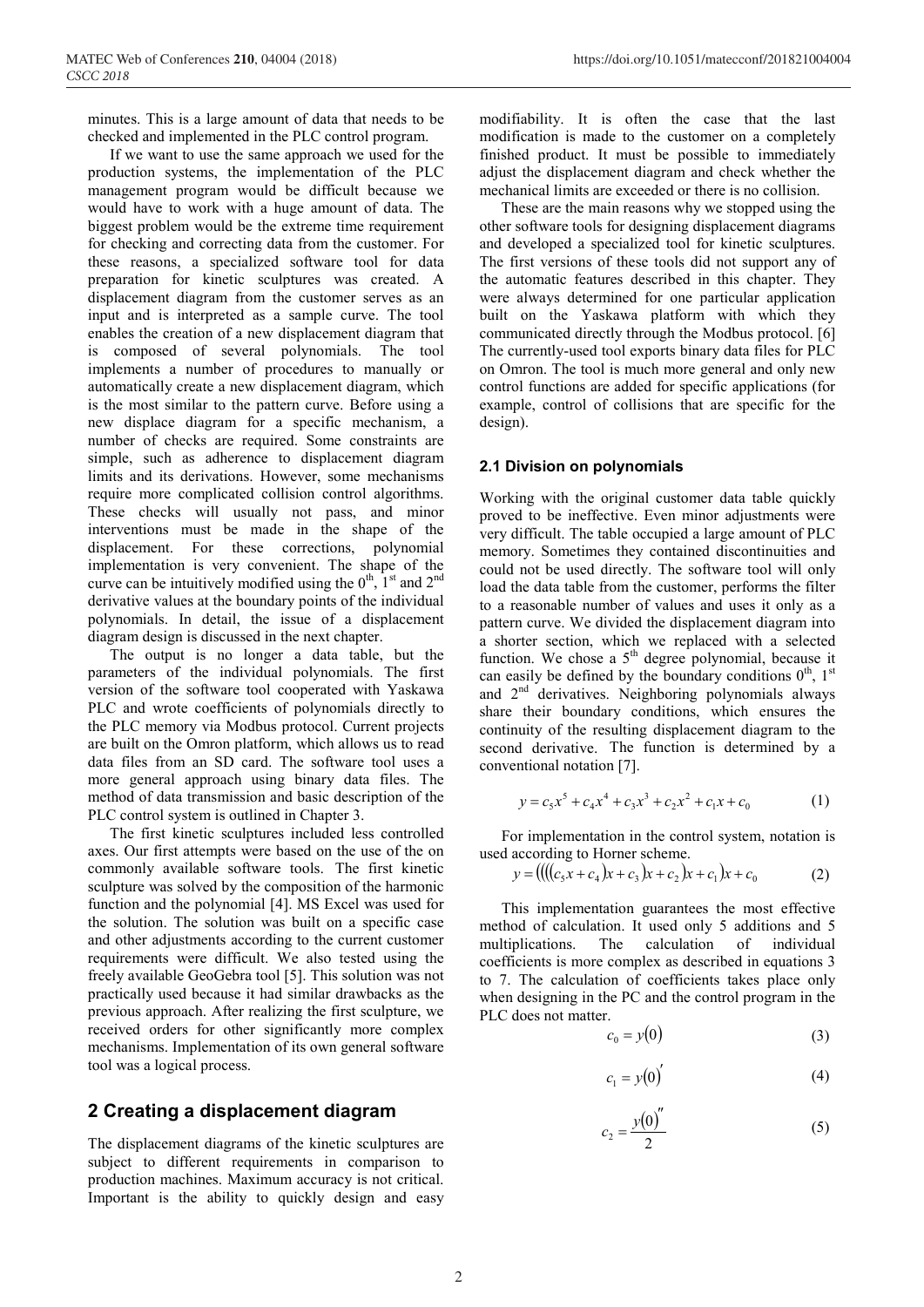$$
c_3 = \frac{1}{2(x(1) - x(0))} \left( 20 \frac{y(1) - y(0)}{(x(1) - x(0))^2} - 4 \frac{2 y(1') + 3 y(0')'}{x(1) - x(0)} + y(1)'' - 3 y(0)'' \right)
$$
(6)

$$
c_4 = \frac{1}{2(x(1) - x(0))^2} \left( -30 \frac{y(1) - y(0)}{(x(1) - x(0))^2} + 2 \frac{7 y(1)' + 8 y(0)'}{x(1) - x(0)} - 2 y(1)'' + 3 y(0)'' \right)
$$
(7)

$$
c_{5} = \frac{1}{2(x(1) - x(0))^{3}} \left( 12 \frac{y(1) - y(0)}{(x(1) - x(0))^{2}} - 12 \frac{y(1) + 8 y(0)}{(x(1) - x(0))^{2}} - 12 \frac{y(1) + 8 y(0)}{(x(1) - x(0))^{2}} - 12 \frac{y(1) - y(0)}{(x(1) - x(0))^{2}} \right)
$$
\n(8)

#### **2.2 Definition of boundary conditions**

Individual functions are defined by the boundary conditions. To maintain good quality control, the end and initial boundary conditions of adjacent functions are always the same. The software tool allows you to change the boundary points by using form controls or keyboard shortcuts. This method is useful if the customer's sample curve has very few points or if manual adjustments are required. After brief training, the user quickly learns the curve behaviour. Small adjustments to the displacement diagrams are very common and very fast for experienced users.



**Fig. 3.** The creation of displacement diagrams using boundary conditions.

#### **2.3 Snap to the pattern curve**

If the customer delivers a sufficiently dense pattern curve, the process can be further automated. The software tool implements an algorithm for the numerical calculation of the  $1<sup>st</sup>$  and  $2<sup>nd</sup>$  derivatives at any border point. The tool automatically snaps a  $0<sup>th</sup>$  and  $1<sup>st</sup>$ derivative. For a  $2<sup>nd</sup>$  derivative, a scale of 0 to 100 percent can be set. Decreasing the influence of the 2nd derivative is advantageous for a small number of sample curve points.

If the user creates a sufficient number of appropriately selected borders, it is possible to create the resulting displacement diagram without any further adjustments. However, unnecessarily large numbers of polynomials are not beneficial, because it increases the memory demands and complicates manual editing.

#### **2.4 Automatic minimization of deviations from the pattern curve**

If we want to achieve smaller errors (the area between the pattern and the resulting curve) with fewer polynomials, it is usually necessary to modify individual boundaries manually. Deviating from the calculated boundary conditions, a smaller overall error can be achieved. In the case of inappropriately selected boundary points, this error may be significant as shown in the following figures where the green curve is the displacement and the grey is the pattern.



**Fig. 4.** Snap border points to the pattern curve.

Minor editing of boundary conditions may lead to significant improvements as shown in the next figure.



**Fig. 5.** Editing boundary points to reduce overall error.

Due to the large amount of data, we decided to automate this process. To find optimal parameters, we used the Nealder-Mead iteration algorithm [8]. This method is one of the comparative methods. It searches for the minimum of the cost function, comparing their values in specific selected points in  $\mathbb{R}^n$  and does not require the knowledge of their derivation. The method is generally n-dimensional. The following figure demonstrates the functioning of the algorithm in a two-dimensional role. The first step is the selection of the initial simplex (points L, S and H), where H (high) represents the worst point and L (Low), the best point. The following steps of the iterative algorithm are trying to replace the point with the highest value of cost function H with a better one. It uses several different transformations. In this case, four basic transformations are used, mentioned in Fig. 6. Detailed descriptions of the algorithm can be found in [8].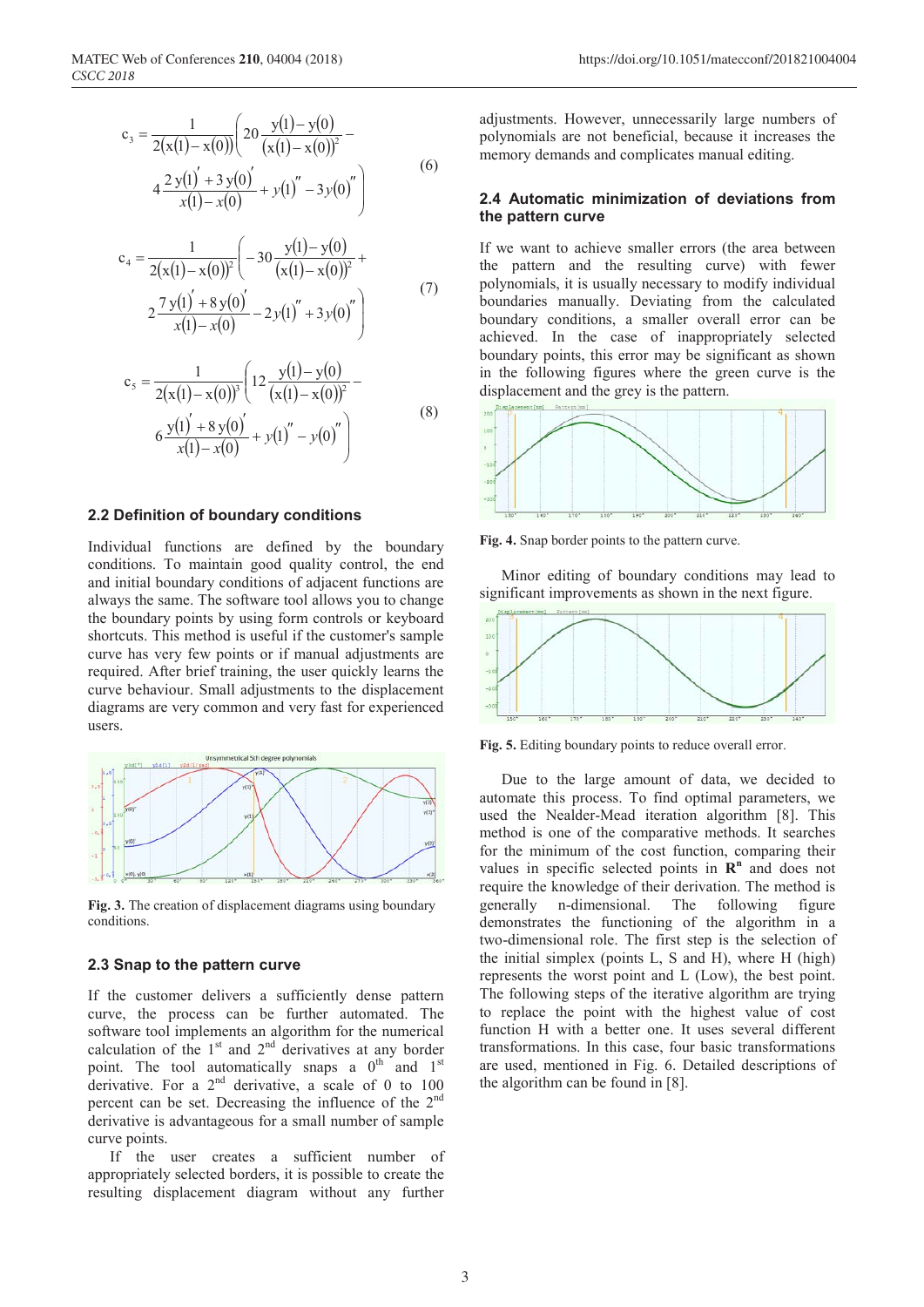

**Fig. 6.** Transformation of two-dimensional simplex.

The first step was the creation of a library, implementing a generally multidimensional iteration Nealder-Mead algorithm. A solver object runs in its own thread for better handling of the GUI (graphical user interface). The library contains many debug functions for easier tracking of the iterative process.

The second step was to develop a procedure that applies the solver to a specific problem. Simple optimization of individual sections is not enough, because the adjacent polynomials partly share their boundary conditions. One boundary is shared by two polynomials. The correction of one polynomial affects two adjacent ones. We have developed a process of gradual optimization of boundary conditions along individual borders.



**Fig. 7.** The procedure for automatically designing the displacement diagrams.

Individual phases of the solution:

1) Divide the entire displacement diagram in a userdefined number of segments. To accelerate the iterative process, snap the boundaries to the pattern curve.

- 2) Gradually optimize all boundaries. The whole phase is repeated several times to reduce the impact of adjacent boundary conditions.
- 3) Calculate the error for individual sections. Select the worst and divide it into two.
- 4) The newly created border snaps to the model curve. Optimize the boundary conditions of the new border and neighboring borders. The optimization process is repeated several times. If the userdefined total number of boundaries is not reached, it returns to phase 3.
- 5) Gradually optimize all boundaries. The whole phase is repeated several times.

The number of repeated passages per phase can be selected by the user in the application window. Similarly, the number of polynomials created in the first phase and the number of polynomials added in the third phase.

The component implementing the Nealder-Mead solver was developed in general and did not have the limited dimension of the problem solved. Instead of a gradual optimization of individual boundaries, this allowed the modifying of all the boundary points at once. For simple displacement diagrams (about 5 polynomials), this method worked well. But for more complex displacement diagrams (20 and more polynomials), much more operations were needed to achieve a similar error. The time requirement rose up to several orders.

#### **3 Implementation in the control system**

Based on the data from the customer's animation software, physically realizable displacement diagrams were created from specialized software tools. The curves are usually made up of many functions of the 5th order polynomial. The displacement diagrams or more precisely the parameters of functions are saved as a binary file. The form of the binary file is determined directly by the data structure in the PLC. For a definition of one polynomial, there are seven necessary coefficients (x-coordinate of the end point and 6 polynomial coefficients).



**Fig. 8.** Data flow diagram in the creating of displacement diagram.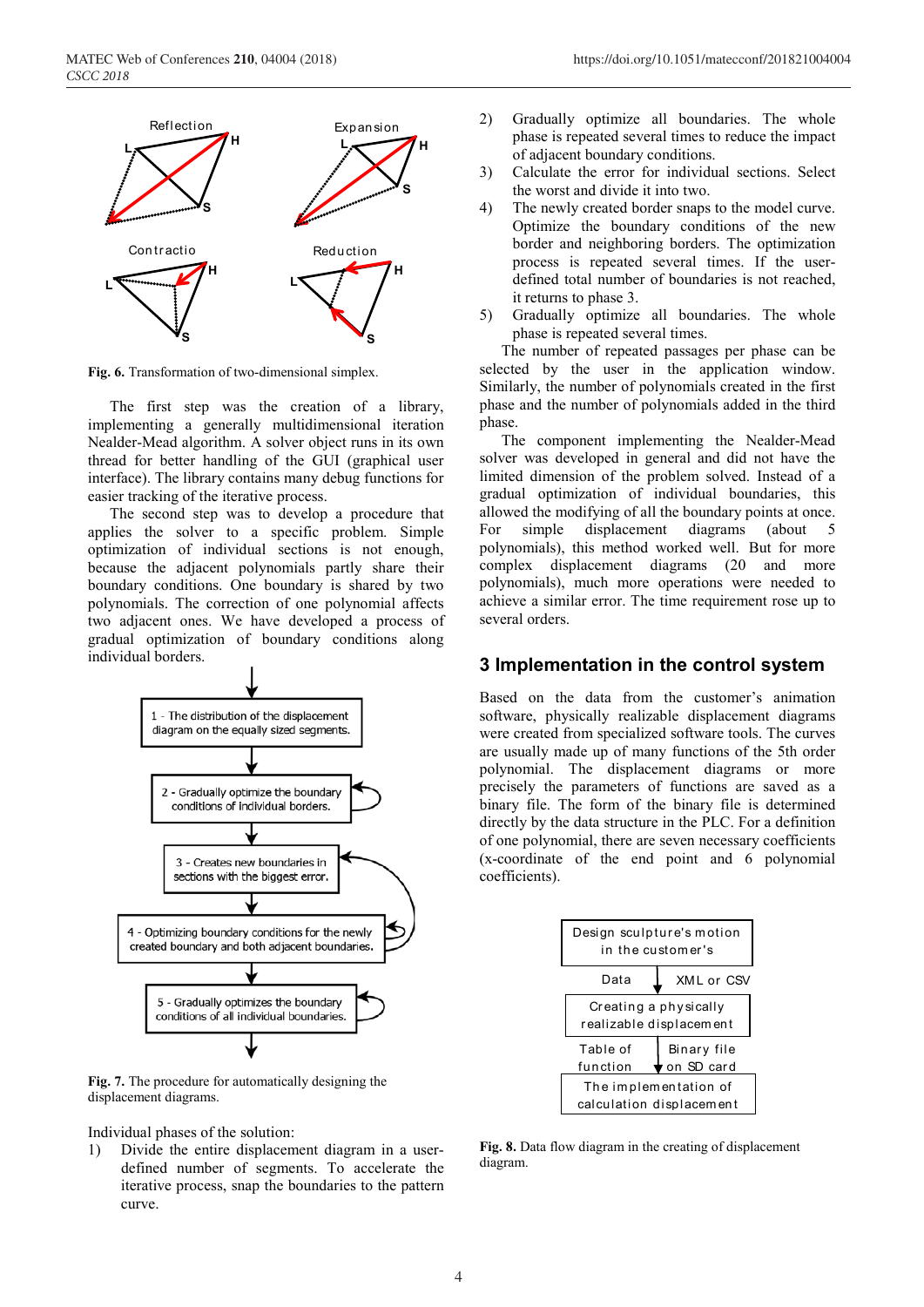Kinetic sculptures are controlled by the NJ5 or NX7 PLC Omron series. The PLC has an SD card slot and supports data transfer via FTP. The main part of the control program works as a state machine (Fig. 9).



**Fig. 9.** Basic structure of the control system.

From the data processing point of view, especially the green highlighted states are significant:

- **Data Read** Status ensure load current scene data from the SD card into the memory structure.
- **Refr**  Before starting the scene, all axes must be moved to their initial positions (the first coefficient of the first polynomial for each axis).
- **Cam**  The Cam state provides two basic functions it manages the VM and provides for the calculation of the individual axis positions.

The control of kinetic sculptures as the field of electronic cams tied to one VM proved to be a very robust solution. It is easy and safe to perform a smooth stop, reverse, etc. as the PLC treats the VM as a real axis. The calculation of the position of all axes relative to the VM is very fast (tens of microseconds). In contrast, the operation of communication for all EtherCAT drives (147 axis), safety CPU and other I/O takes almost one millisecond.

A detailed description of the selected kinetic sculpture deals with the prepared article [9].



**Fig. 10.** Kinetic sculpture Supernova.

## **4 Conclusion**

The realization of the kinetic sculptures brought completely new requirements for the implementation of displacement diagrams. In place of a simple but strictly defined displacement diagram, it was necessary to effectively implement complex movements whose purpose was not to create a product, but the artistic impression.

At first, the developed method divided the displacement diagram to individual sections which are replaced by the  $5<sup>th</sup>$  order polynomial. This approximation is sufficient to preserve the character of the movement and also very efficient from a technical perspective. The displacement diagram keeps the continuity to the second derivative (acceleration) and its memory and computational requirements are relatively small. Another great advantage of this approach is the easy modification of the resulting displacement diagram by editing the boundary conditions of the individual polynomials.

The current version of the software tool for the displacement diagram design contains several features for quick design. In particular, the automatic displacement diagram design according to the pattern curve the iterative algorithm Nealder-Mead. This makes it is possible to match the pattern curve better for a fraction of the time compared to the manual design. As a result, data preparation for the kinetic sculptures has been shortened from days to hours.

This is already the third version of the software tool for the design of displacement diagrams. The structure of the application is very open to easily adapt it to the specific requirements of a particular project. For example, the last modification added a function to verify the maximum tilt of the glass elements of the sculpture.

The practical outcome is a graphical software tool for a fast design of a displacement diagram based on data from the customer graphical tool. Everything has been practically applied in the implementation of ten kinetic sculptures and is ready for use in other similar systems.

Future developments depend mainly on other orders. With more frequent use, it would be advisable to make a number of minor enhancements to increase user-